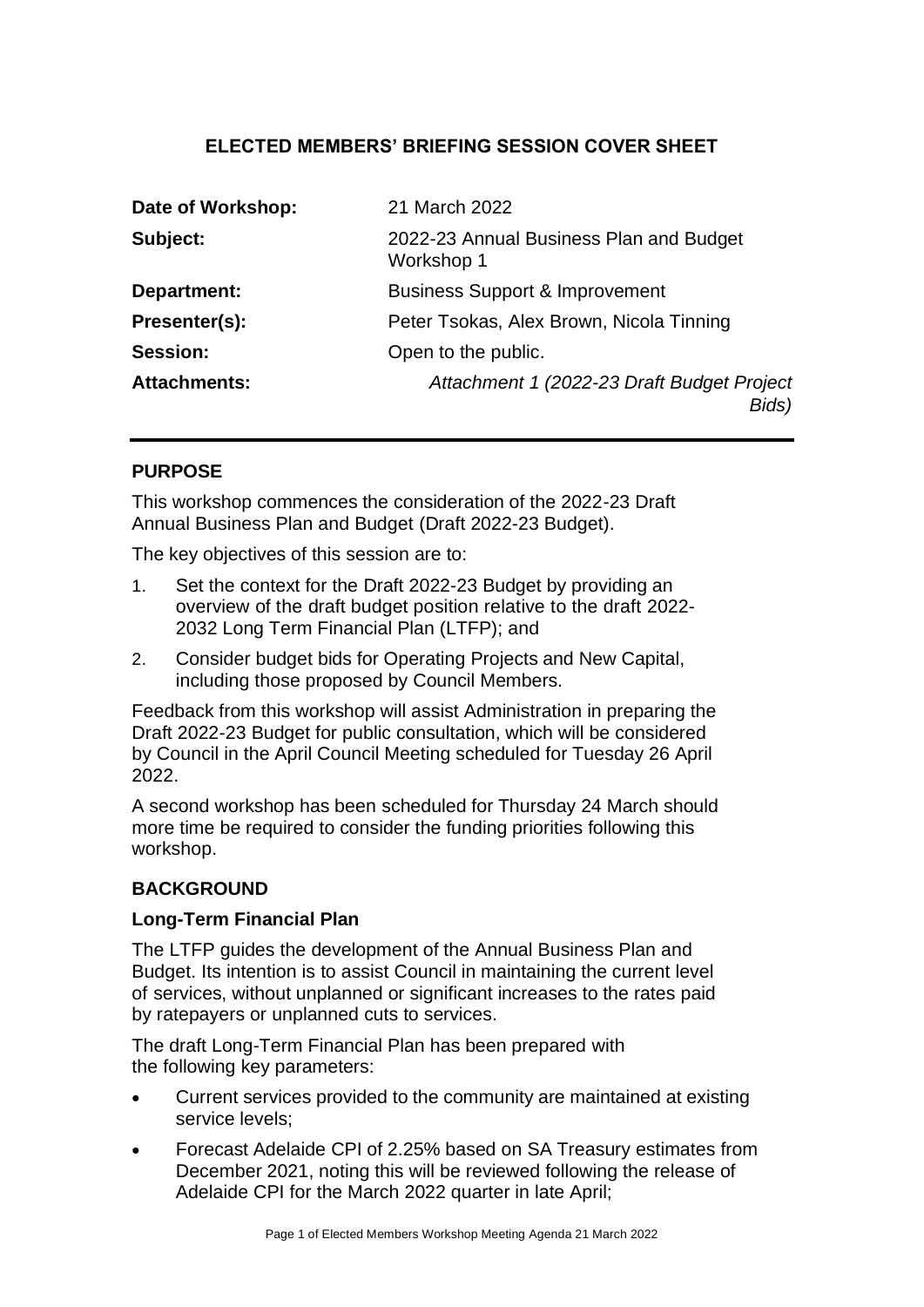- General Rates have been increased in line with CPI + 0.5% from growth in new developments;
- Operating Projects: \$1.3M then indexed in future years (including \$250K for election every 4 years);
- New Capital (estimate): \$3.0M indexed in future years;
- Capital Renewal: In line with the Asset Management Plans
- Includes the Liability Guarantee Fee paid by Centennial Park Cemetery Authority (CPCA), but excludes the operating surplus/deficit for CPCA and the Brown Hill Creek Stormwater Management Board.

The following three key financial indicators are used to monitor Council's financial sustainability over time:

| <b>Financial Indicator</b>                                                                                                                                                                                                            | <b>Target</b> | LTFP<br>forecast<br>2022-23 |
|---------------------------------------------------------------------------------------------------------------------------------------------------------------------------------------------------------------------------------------|---------------|-----------------------------|
| <b>Operating Surplus Ratio</b><br>This ratio is a measure of the ability to cover<br>operational costs and have revenues available<br>for capital funding, repayment of debt or consider<br>the provision of new services.            | $> 5\%$       | 4.6%                        |
| <b>Net Financial Liabilities Ratio</b><br>This ratio is a measure of the significance of the<br>net amount owed by Council at the end of a<br>financial year compared with income for the year.                                       | $< 80\%$      | 35%                         |
| <b>Asset Renewal Funding Ratio</b><br>This ratio represents the level of capital<br>expenditure on the renewal of assets relative to the<br>level of such expenditure identified as warranted in<br>Council's Asset Management Plans. | $=$ > 100%    | 100%                        |

\*The targets have been reviewed by Council's Audit Committee.

Council is still recovering from its support of ratepayers in 2020-21 by freezing the level of rates due to the impact of COVID-19.

CPI increased by 2.4% in 2020-21, and although general rate income increased by 1.0% above CPI in 2021-22, general rate income is 1.4% and approximately \$600K lower per annum than if rates had increased by CPI across both financial years.

Council's LTFP forecast is an Operating Surplus of 4.6% for 2022-23.

# **Draft Operating Budget**

The proposed Draft 2022-23 Budget has been prepared with the following:

• Current services provided to the community are maintained at existing service levels;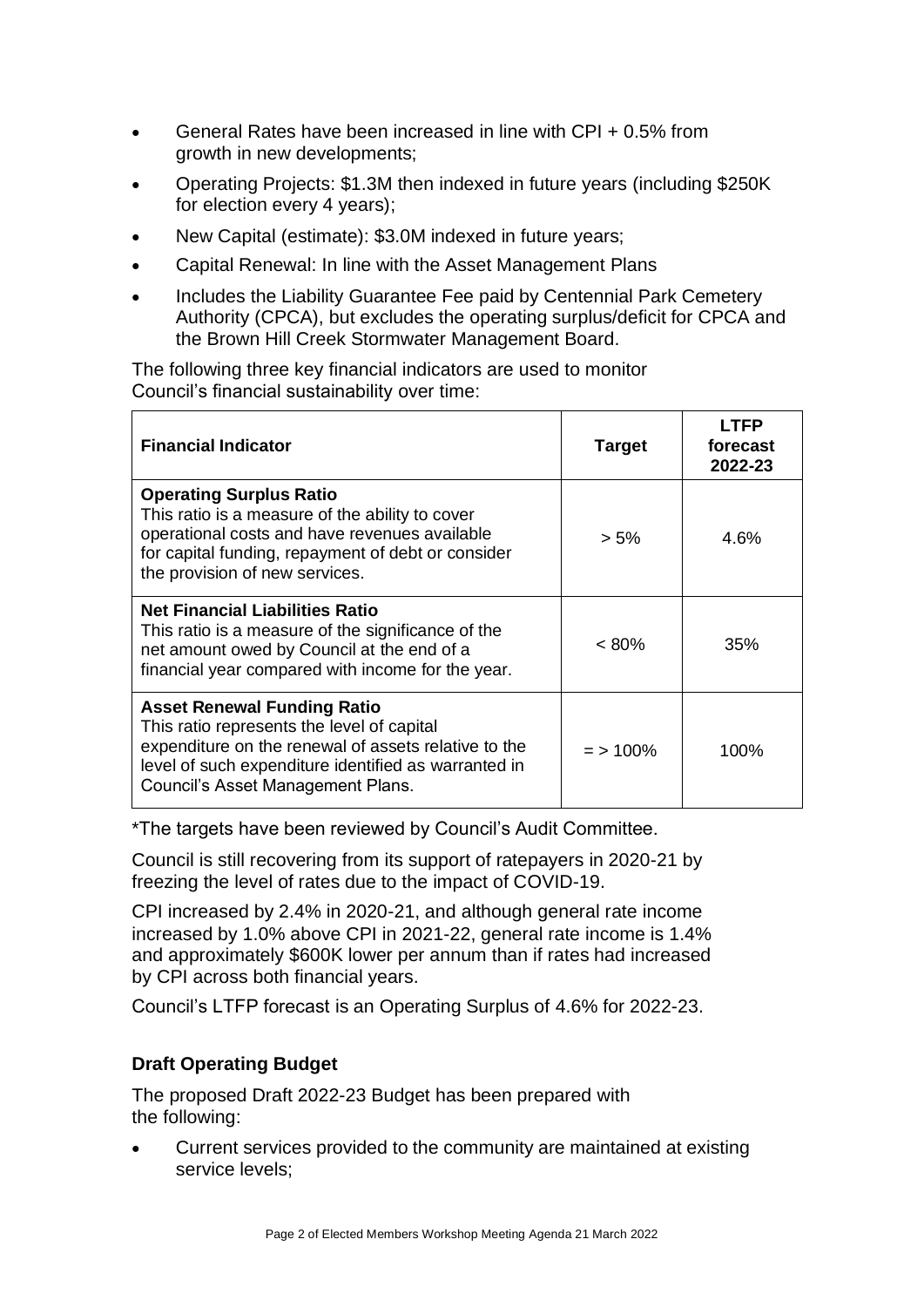- Forecast Adelaide CPI of 2.25% based on SA Treasury estimates, noting this will be reviewed following the release of Adelaide CPI for the March 2022 quarter in late April;
- General Rates have been increased in line with CPI + 0.5% from growth in new developments (noting a Motion on Notice in January of CPI+1% for growth);
- Operating Projects: \$1.67M bids have been received for 2022-23, including an allowance of \$250K for the Local Government elections in November;
- An increase in ongoing operating costs of \$196K for the shift of one of Council's main software applications to the Cloud. This is a change to the service delivery model offered by the vendor. An Operating Project template has been prepared to explain this change and can be found at the end of the Operating Project bids.
- New Capital: \$2.09M bids have been received for 2022-23;
- Capital Renewal: In line with the Asset Management Plans; and
- Includes the Liability Guarantee Fee paid by Centennial Park Cemetery Authority (CPCA), but excludes the operating surplus/deficit for CPCA and the Brown Hill Creek Stormwater Management Board.

The following Items are still to be resolved:

- CPI for March will not be known until the end of April
- Final property valuation data will not be received until early June
- The proposed Superannuation Guarantee increase from 10% to 10.5%
- Depreciation \$'s
- Finance costs
- Goodwood Community Centre service delivery model

There has been significant media coverage and speculation regarding CPI following recent increases in fuel prices and the pressures in the construction industry. The potential implications of these will be covered further in the workshop presentation.

| <b>Financial Indicator and other</b><br>variables | <b>Target</b> | <b>LTFP</b><br>forecast<br>2022-23 | <b>Draft Budget</b><br>2022-23 |
|---------------------------------------------------|---------------|------------------------------------|--------------------------------|
| <b>Operating Surplus Ratio</b>                    | $> 5\%$       | 4.6%                               | $3.7\%$                        |
| Net Financial Liabilities Ratio                   | $< 80\%$      | 34%                                | 35%                            |
| <b>Asset Renewal Funding Ratio</b>                | $=$ > 100%    | 100%                               | 100%                           |
| <b>Operating Projects (bids)</b>                  |               | \$1.3M                             | \$1.67M                        |
| New Capital (requests)                            |               | \$3.0M                             | \$2.09M                        |

The Operating Surplus in the draft budget is \$2.0M inclusive of Operating Projects of \$1.67M. This represents an operational surplus ratio of 3.7%.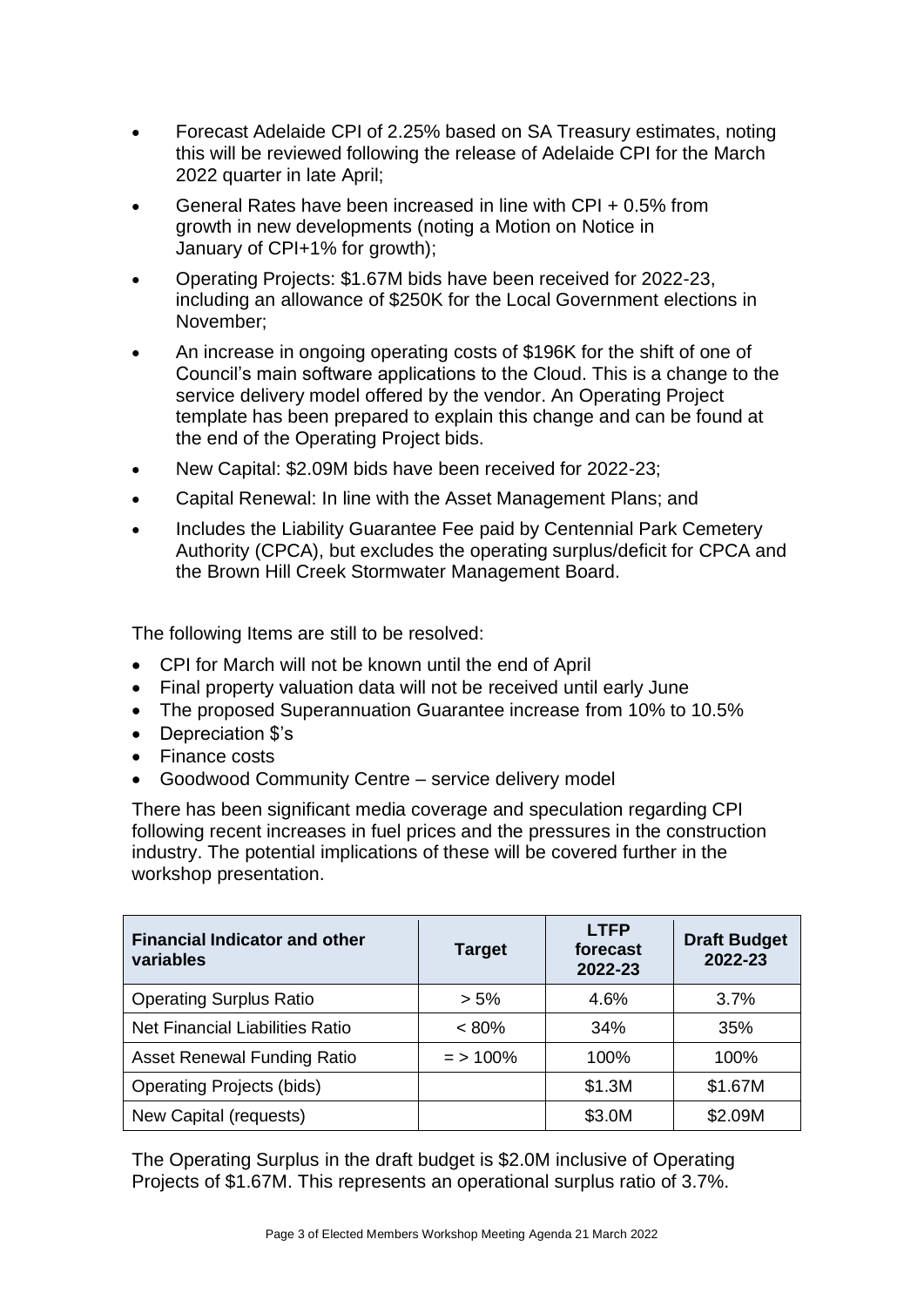The current proposed Operating Project bids total \$1.67M, \$374K above the \$1.3M allocated in the LTFP.

The following options are provided to encourage conversation about the level of funding Council wishes to provide for Operating Projects:

| <b>Scenario</b>                                                 | <b>Draft Budget</b><br>Fund<br>proposed<br>projects with<br>rates at<br>CPI+growth | <b>Scenario 1</b><br>Reduce<br>projects in<br>line with LTFP<br>allocation of<br>\$1.3M | <b>Scenario 2</b><br>Reduce<br>projects to<br>achieve 5%<br>target | <b>Scenario 3</b><br>Rates 1%<br>above CPI (+<br>growth) and<br>reduce<br>projects to<br>achieve 5%<br>target |
|-----------------------------------------------------------------|------------------------------------------------------------------------------------|-----------------------------------------------------------------------------------------|--------------------------------------------------------------------|---------------------------------------------------------------------------------------------------------------|
| Rates income                                                    | CPI+growth                                                                         | CPI+growth                                                                              | CPI+growth                                                         | $CPI+1%$<br>+growth                                                                                           |
| <b>Operating Surplus</b><br><b>before</b> Operating<br>Projects | \$3.7M                                                                             | \$3.7M                                                                                  | \$3.7M                                                             | \$4.1M                                                                                                        |
| Funding for<br><b>Operating Projects</b>                        | \$1.67M                                                                            | \$1.3M                                                                                  | \$1.0M                                                             | \$1.4M                                                                                                        |
| <b>Operating Surplus</b><br>after Operating<br>Projects         | \$2.0M                                                                             | \$2.4M                                                                                  | \$2.7M                                                             | \$2.7M                                                                                                        |
| <b>Operating Surplus</b><br>Ratio                               | 3.7%                                                                               | 4.4%                                                                                    | 5%                                                                 | 5%                                                                                                            |

Note: 0.5% of Rates income = \$210K

# **Proposed Operating Projects**

The total value of the Operating Project bids proposed is \$1.67M, incorporating \$630K of proposals from Members. A summary of the projects is outlined below:

| \$'000                             | <b>Operating</b><br><b>Projects</b><br><b>2021-22 Budget</b> | <b>Proposed</b><br><b>Operating</b><br><b>Project Bids</b><br>2022-23 |
|------------------------------------|--------------------------------------------------------------|-----------------------------------------------------------------------|
| <b>Environmental Initiatives</b>   | 377                                                          | 707                                                                   |
| Events                             | 417                                                          | 280                                                                   |
| Economic Development Initiatives   | 100                                                          | 90                                                                    |
| Other Projects (excl. LG Election) | 139                                                          | 347                                                                   |
| 2022 Local Government Election     | $\overline{\phantom{a}}$                                     | 250                                                                   |
| <b>Total</b>                       | 1,033                                                        | 1,674                                                                 |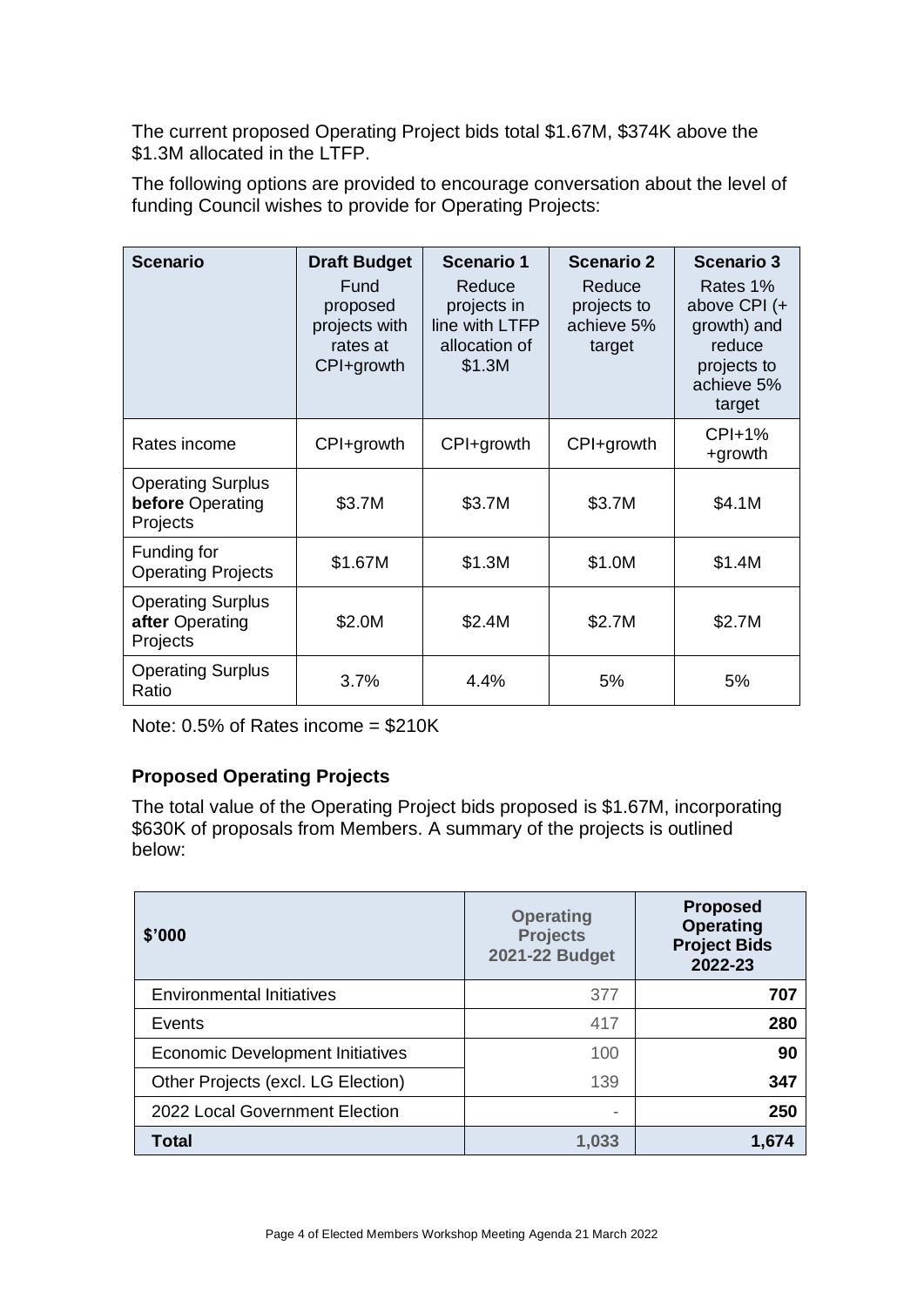Administration suggests Members choose a suite of proposed Events and Environmental projects for 2022-23, rather than endorsing all the proposals. If all the event bids were supported by Council, additional funding would be required for increased staffing or the outsourcing of some events.

Many of the proposals for your consideration are a continuation of current programs in the 2021-22 Budget. More detail is provided in the summary table in the Operating Project bids section of Attachment 1.

*Operating Project Summaries have been provided for Members to read in Attachment 1, pages 4 to 61.*

*Attachment 1*

As previously outlined the forecasted operating surplus ratio is presently 3.7%, due to the projects being \$1.67M compared the previous LTFP forecast of \$1.3M.

## **New Capital Projects**

These proposals equate to \$2.09M (Net) and incorporate \$932K for the implementation of the Brown Hill Keswick Creek Storm Water Management Plan. The proposed projects can be funded from the operating surplus without the requirement to borrow.

The summary list includes the continuation of current programs in the 2021-22 Budget and design work for projects that will, if progressed will require funding in future years.

*New Capital Project Summaries have been provided for Members to read in Attachment 1, pages 65 to 86.*

*Attachment 1*

## **Draft Capital Renewal Program**

The Draft Capital Renewal Program is for the renewal of existing assets and is based on the best and current information available about asset condition and use. The preliminary program is \$8.443M (Net), with the total funding in line within the Asset Management Plans that were endorsed in December 2020.

*Capital Renewal Program Summaries have been included for Members' information in Attachment 1, pages 87 to 107.*

*Attachment 1*

## **Next steps in the process**

- Feedback from this workshop will assist Administration in preparing the Draft 2022-23 ABP&B for public consultation which will be presented for consideration in the April Council Meeting.
- Public Consultation is presently scheduled scheduled to commence Friday 29 April to Friday 20 May 2022 and will incorporate two community forums.
- The Audit Committee will review and collate feedback for Council at its meeting on Tuesday 17 May 2022.